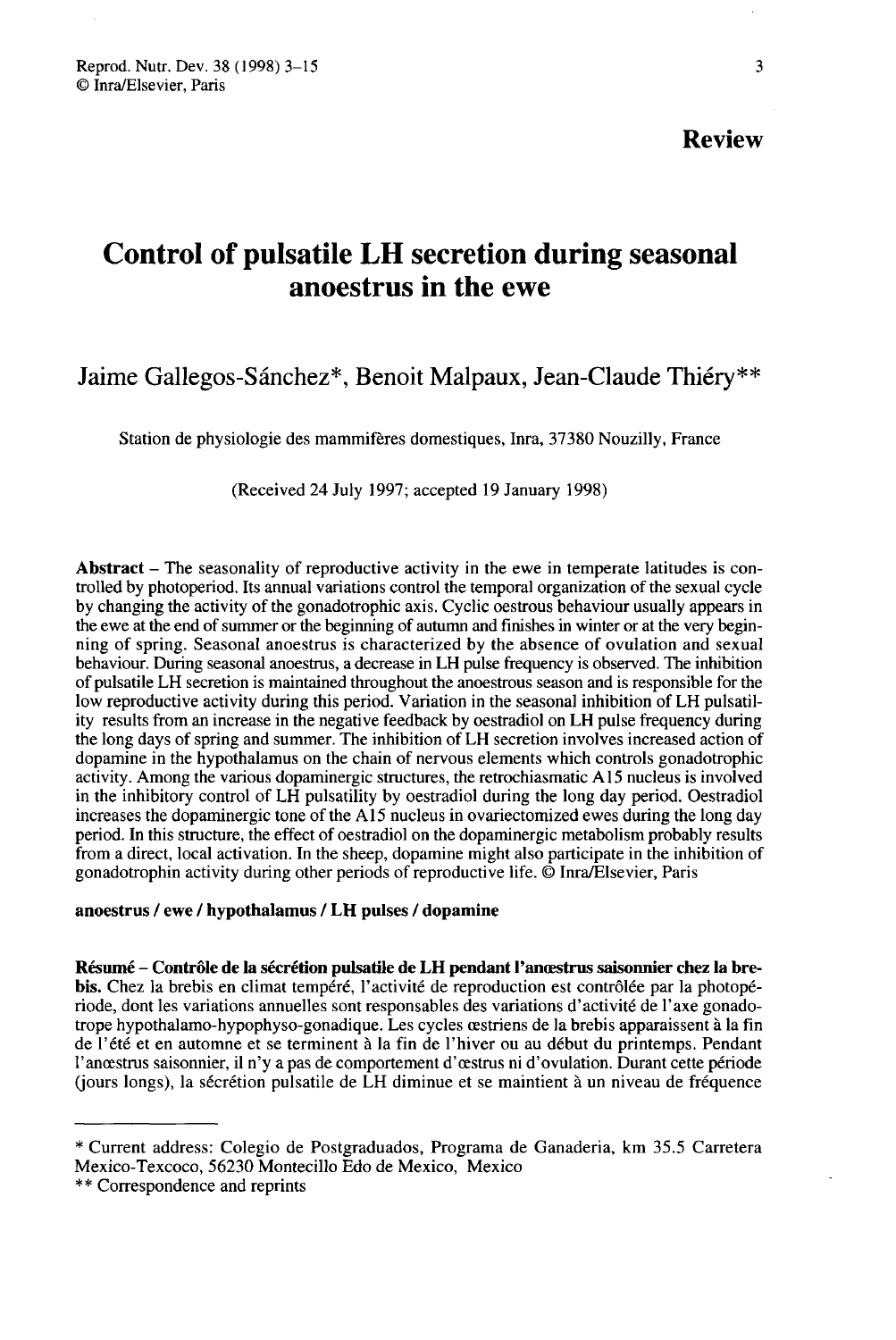basse. Cette fréquence basse est le résultat d'une augmentation forte de la rétroaction négative de<br>l'œstradiol sur la sécrétion pulsatile du LHRH hypothalamique. Cet effet implique la dopamine et spécialement le noyau dopaminergique A15 de l'hypothalamus. À ce niveau, l'œstradiol, qui paraît agir localement, stimule l'activité dopaminergique pendant les jours longs. La dopamine parait également participer à d'autres inhibitions de l'activité gonadotrope chez les ovins. © Inra/Elsevier, Paris

anœstrus / brebis / hypothalamus / dopamine

## 1. INTRODUCTION

Under temperate latitudes the reproductive function of the ewe involves a series of physiological events at different times throughout the year. The seasonality of reproductive activity in the ewe is controlled by environmental factors [53], mainly photoperiod, which organize the annual sexual cycle [50]. Ewes have a breeding season, characterized by a succession of 16- to 18-day-long oestrous cycles, which usually appears at the end of summer or the beginning of autumn and finishes in winter or at the very beginning of spring [20, 59, 65, 81 ]. Thereafter follows the anoestrous season, characterized by the absence of ovulation and sexual behavior [31, 53, 80, 81, 94].

The change in reproductive status is controlled by modifications in the activity of the gonadotrophic axis through variations in the pulsatile LH secretion. During seasonal anoestrus, a low LH pulse frequency (2 pulses  $\times$  24 h<sup>-1</sup>) is observed. Inhibition of the pulsatile LH secretion is maintained throughout the anoestrous season and is responsible for the low reproductive activity during this period [28, 56, 91]. Similarly, in ovariectomized ewes with a subcutaneous 17<sub>B</sub> oestradiol implant, which releases a constant amount<br>of this hormone throughout the year  $(fig - g)$  $ure 1$ ), LH pulse frequency is reduced dur-



Figure 1. Profiles of plasmatic LH contents observed over 6 h in the model of ovariectomized ewes bearing  $(OVX + E2)$  or not  $(OVX)$  subcutaneous oestradiol implants. Note the dramatic change in pulsatility in ewes bearing oestradiol implants under anoestrus. Redrawn from Goodman et al. [28].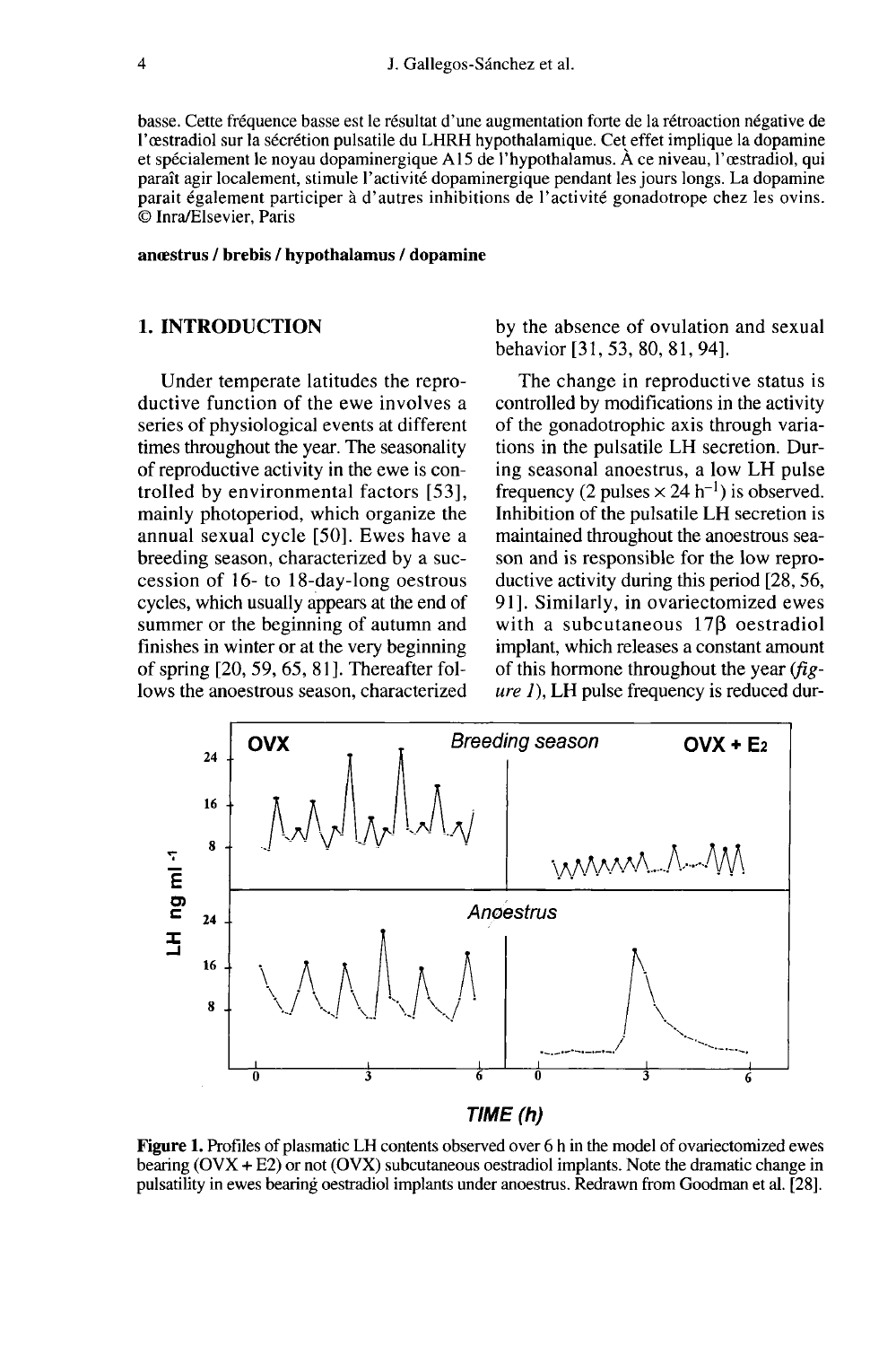ing the anoestrus of intact females or during constant long days (16L/8D; [28, 39, 54, 55]). During the breeding season, the oestradiol implant slightly decreases the amplitude of the pulses without significantly modifying the frequency. Thus the variation in the seasonal inhibition of LH pulsatility results mainly from an increase in the negative oestradiol feedback on the LH pulse frequency during the long days of spring and summer [38, 44]. It should also be mentioned that a direct, non-oestradiol-dependent effect of photoperiod on LHRH/LH pulsatility has been clearly demonstrated, but up to now, it appears quantitatively minor [58, 92]. As the secretion of LH is not spontaneously pulsatile but depends on the pulsatile stimulation of pituitary gonadotrophs by the hypothalamic LHRH, the photoperiodic control of sexual activitity in the ewe concerns the control of the LHRH neurons which release the neurohormone.

The ewe detects photoperiodic variations through melatonin which is secreted at night. The duration of secretion, then, provides information on day length. This hormone acts in the mediobasal hypothalamus to modulate the reproductive activity [51] but the subsequent nervous pathways involved are still unknown. We do know, however, some of the final steps in the chain of nervous response, between the sites of melatonin action and the LHRH cells, which control the gonadotrophic activity. This review presents an update of our current understanding of these neural connections.

#### 2. NERVOUS REGULATION OF LH RELEASE DURING ANOESTRUS IN THE EWE

#### 2.1. Anatomical structures involved

The immunohistochemical localization of LHRH neurones in the sheep showed that there were a large number of cell bodies in the septal/preoptic areas of the brain (about 60  $\%$  of the total population in the brain; [1, 27, 37]). About 15 % of the LHRH neurons are detected in the mediobasal hypothalamus [11]. These could participate in the basal pulsatile LH secretion. The axons of more than 50 % of the LHRH neurons have terminals in the organum vasculosum of the lamina terminalis (OVLT), the others project to the median eminence where they constitute the integration terminal site for the various sources of incoming data which modulate gonadotrophic secretions. Interestingly, it was shown that the LHRH cells from the preoptic area underwent morphological changes in relation to season. Indeed, there are larger dendritic processes during the anoestrous season [46], and an increase of the innervation of the preoptic LHRH elements during the breeding season [93]. However, the involvement of these changes in relation to the inhibition of LH release during anoestrus remains to be demonstrated.

In the ewe, Domanski et al. [17] and Przekop [63] have shown that lesions in the mediobasal hypothalamus interrupted sexual behaviour and the cyclic activity of the ovaries, while lesions limited to the anterior hypothalamus (AH) can suppress the seasonal anoestrus without blocking the cycle [63]. The identification of monoaminergic structures by immunohistochemical methods also contributed to increasing the understanding of the role of the brain in the seasonality of reproduction in sheep (see Tillet [82] for a review). The anterior part of the hypothalamus, the destruction of which blocks anoestrus contains the retrochiasmatic area where the A15 dopaminergic nucleus is located. In the ovariectomized ewe supplemented with oestradiol, and in the intact ewe during the anoestrous season, the lesions in dopaminergic A15 nuclei [33, 77] and A14 nuclei [33] stimulate LH pul-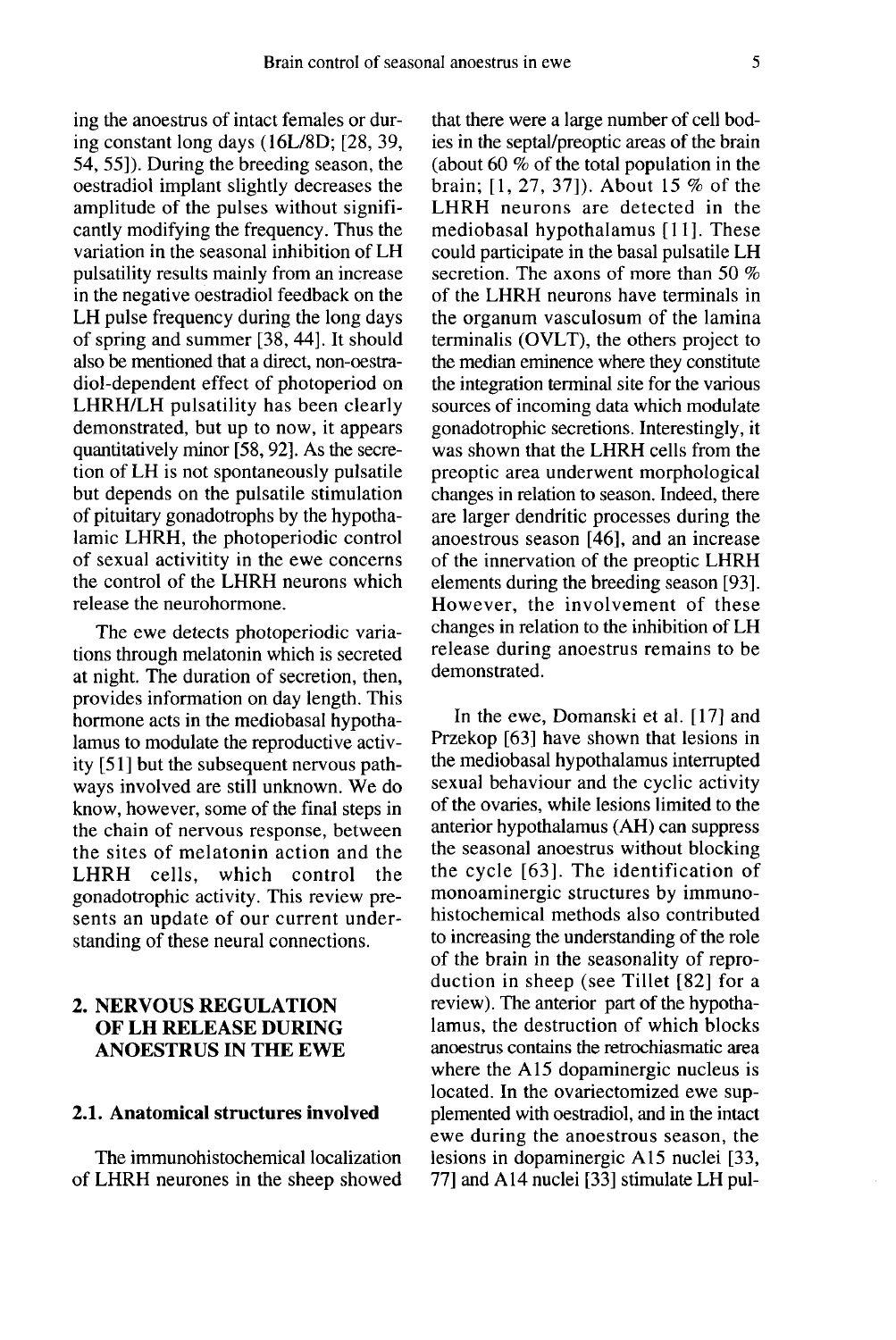satile secretion. Oestradiol increases the extracellular concentrations of dopamine metabolites and the tyrosine hydroxylase activity of the dopaminergic A15 nucleus in ovariectomized ewes [24, 25]. Oestradiol also stimulates the nuclear expression of the  $c$ -fos protein in A14 and A15 nuclei during the long day period [48]. Dopamine from the A15 thus appears as an intermediate in the oestradiol negative feedback loop that affects LH secretion and decreases LH pulsatility during the long day period.

#### 2.2. Sites of oestradiol action

The search for central sites of oestradiol action in female mammals, including ewes, mainly focused on positive feedback loops and sexual behaviour but the localizations where the steroid could act negatively during the oestrous cycle or seasonal anoestrus, remain poorly understood. In the ewe, the results of initial studies using intracranial oestradiol implants  $[18, 52, 71]$  have suggested that the mediobasal hypothalamus (MBH) and the AH play a role in oestrous induction. More recent studies on oestradiol implants in the VMH have shown that this structure is involved in the control of sexual behaviour [7] and the LH preovulatory surge [7, 12].

The absence of oestradiol receptors  $(E<sub>2</sub>R)$  on LHRH neurons should be taken into account to better understand the mode of steroid action on pulsatile LH secretion. This has been shown in the rat [69], the guinea pig [90], the monkey [35] and the ewe [34, 45]. Steroids probably control the regulation of the pulsatile LH secretion using intermediate neuronal systems [21, 24, 25, 58, 77, 87]. However in the A15 nucleus, the effect of oestradiol on the dopaminergic metabolism probably results from direct activation. During the anoestrous season or constant long days, Gallegos-Sanchez et al. [22] used an intracranial implantation technique to show that oestradiol acts directly on the lateral retrochiasmatic area (Rch), especially in the A15 nucleus, to control LH pulsatile secretion. This site of action thus differs from the one that stimulates sexual behaviour or the preovulatory LH surge [7]. Oestradiol implants in the VMH had no effect on LH pulsatility during the long day period in this experiment. It should also be mentioned that the localization of oestradiol activity for the inhibition of LH pulses during the long days in the lower anterior part of the hypothala mus in the ewe is similar to the localization of the inhibitory effects of oestradiol implants on LH pulsatile release observed in the dopaminergic nucleus from the periventricular anterior area of the hypothalamus in the female rat [3].

In the ewe, the neurons containing  $E_2R$  are mainly localized in the POA, the AH (figure 2), the ventrolateral septum, the bed nucleus of the'stria terminalis, the VMH and the arcuate nucleus [8, 34, 47]. Lehman et al. [47] have also detected  $E_2R$ in the amygdala, the hippocampus and the periaqueducal grey matter. Oestradiol receptors are sometimes localized on dopaminergic or endorphine cells in the infundibular A12 nucleus [4, 45], on GABA cells in the preoptic area and on somatostatin cells in the VMH. More recently, distribution of  $E_2R$  and its possible photoperiodic change was investigated in female sheep under artificial light regimens [72]. There is a localization of  $E_2R$  in about 25 % of neurones from the  $\Lambda$ 14 nucleus which is independent of the A 14 nucleus, which is independent of the photoperiod, and no  $E_2R$  in the A15 nucleus. These data could support the hypothesis of a cascade of events from the A14 to the A15 nucleus, and then to the LHRH system [33]. In contrast, photope-<br>riodic changes in the distribution of  $E_2R$ <br>involving a larger number of them during involving a larger number of them during the long day period were observed in the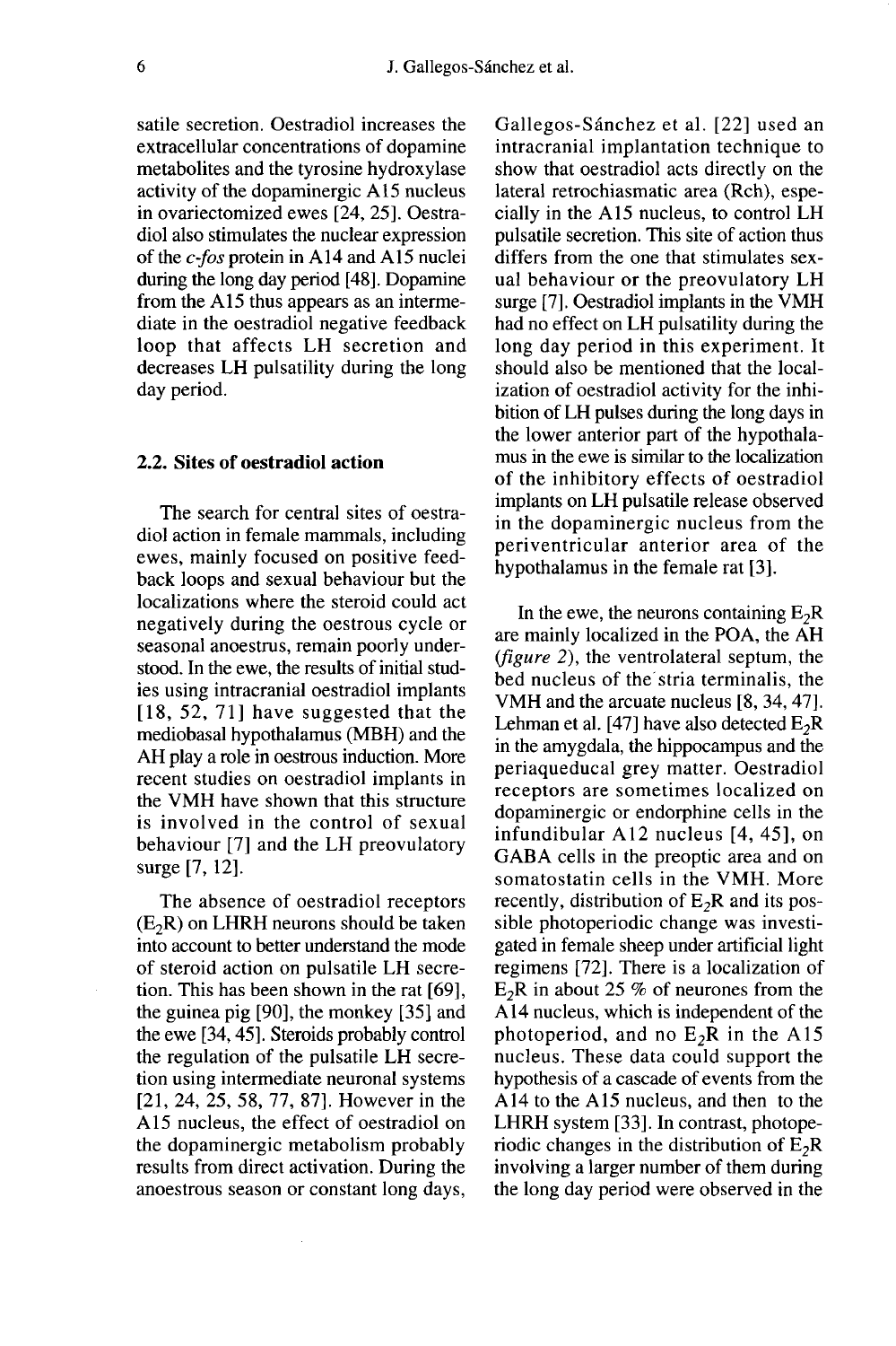

Figure 2. Schematic drawing of the hypothalamus of the sheep showing the distribution of LHRH neurons and the neurons bearing oestradiol receptors. Och, optic chiasma; VMH, ventromedial nucleus; A15, dopaminergic A15 nucleus; PV, paraventricular nucleus; MB, mammilary bodies; Ar, arcuate nucleus; IIIV, third ventricle. Redrawn from Blache and Martin [6].

preoptic area in a study by Skinner and Herbison [72]. The results from our work showing a direct effect of oestradiol in the A15 nucleus [22] either question the role of the receptors from the preoptic area and/or suggest the existence of several mechanisms involved in the regulation of LH release during the anoestrus.

It should be remembered that a neurochemical lesion of the A15 nucleus by 6 hydroxydopamine destroys the catecholaminergic elements, especially the dopaminergic elements and provisionally increases the inhibition of LH pulsatility during the long day period [77]. A radiofrequency lesion has the same effect but lasts longer [33]. This difference between the effects of the neurochemical versus electrical lesions was interpreted as being due to the intensity of dopaminergic cell destruction. According to our recent results, the greater efficiency of the electrolytic lesions could also be considered as resulting from the destruction of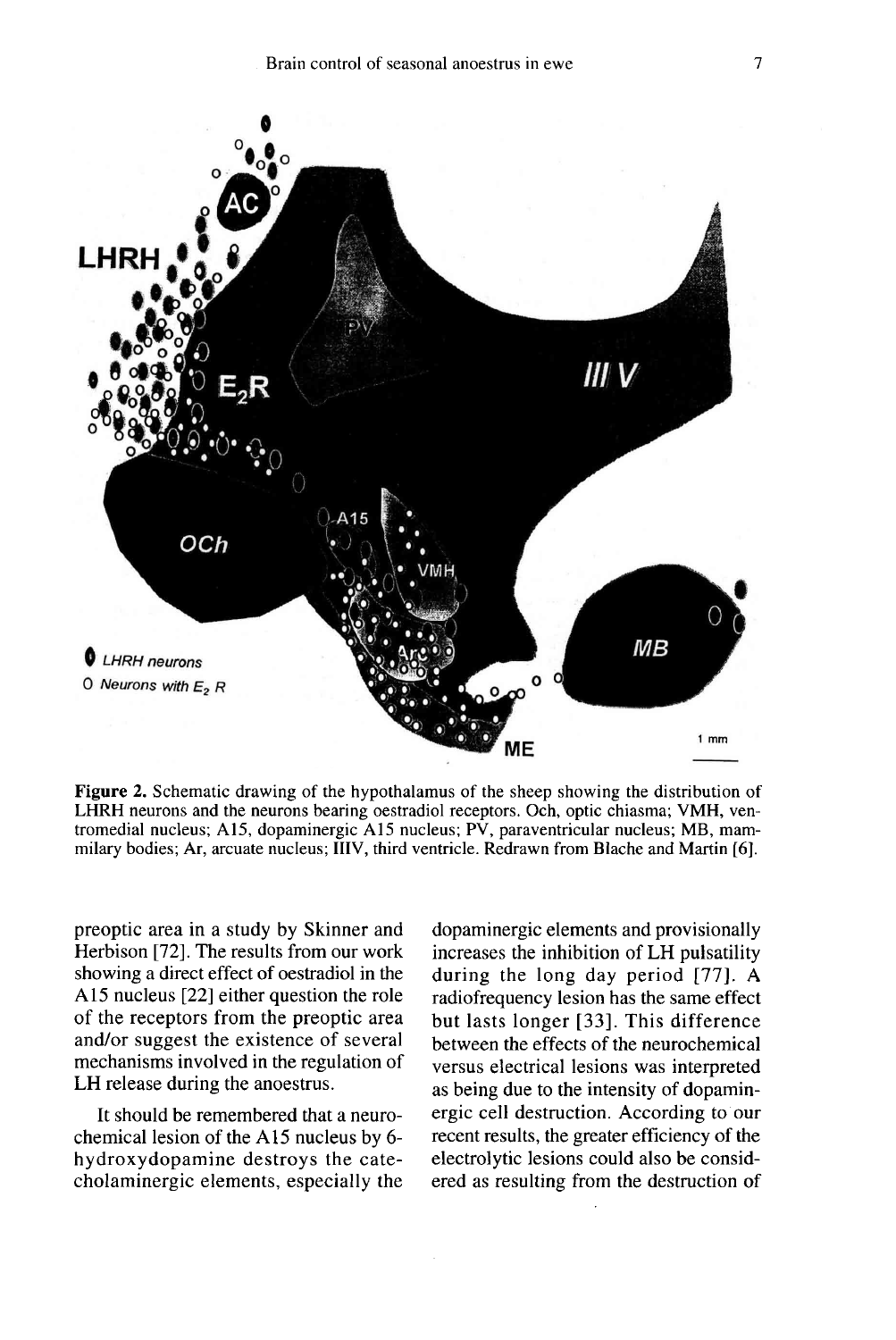non-catecholaminergic elements, cell bodies and axon terminals having presently non-identified  $E_2R$  in A15.

#### 2.3. Action of dopamine on the LHRH system

As in numerous species, the effects of dopamine on LHRH/LH secretion in ewe seem versatile [76]. In sheep, dopamine could participate in the inhibition of gonadotrophic activity before puberty in ewe lambs as well as in the adult ram during anoestrus. In both situations, pimozide and sulpiride, which are two dopaminergic antagonists, stimulate LH secretion [10, 85, 86]. Interestingly, Tortonese and Lincoln [85] propose a working hypothesis suggesting an interaction between dopaminergic and opioidergic inhibition and a change in the balance between both to help in the understanding of the seasonal regulation of LH secretion in sheep, but the mechanism remains to be established. In adult females, it has been shown that dopamine stimulates the amplitude of LH pulses in the pituitary gland during the breeding season [15] or just after puberty (Thiéry, unpublished data). It should also be mentioned that dopamine could act in the ventromedial hypothala mus of ewe to stimulate prolactin secretion through  $D1$  receptors during the long day period [14]. Nonetheless, the role of dopamine in the regulation of LH secretion during seasonal anoestrus is the best documented. During the anoestrous season, the systemic injection of pimozide, a dopaminergic antagonist [57, 58], stimulates LH secretion. At least in adult ewes during the anoestrous season, the data suggest that dopamine acts on LHRH in the median eminence. For example, the dopamine concentration in tissues and the bioactivity of TH in the median eminence are higher during the long day period than during the short day period [75, 88]. Injection of pimozide [32] and alpha-methyl-

paratyrosine ( $\alpha$ -MPT; [89]) in the median eminence stimulate pulsatile LH secretion in ovariectomized ewes treated with oestradiol. In the median eminence, the stimulation of  $D<sub>2</sub>$  receptors inhibits LH pulsatility [5]. The dopaminergic inhibition of LHRH cell secretion may consequently be of the presynaptic type and would occur in the terminals of neuron in the median eminence through the  $D_2$  receptor [13]. However, the role of the A15 nucleus is not directly established for this inhibition in the median eminence since the terminals of this nucleus have only been found in the neurohypophysis [26]. In this structure the dopaminergic activity varies with that of the cell bodies as a function of photoperiodic or steroid conditions (Thiéry, unpublished data). Lesions in A 15 lead to decreases in the dopamine contents of the median eminence [78] although its cells do not have any terminals in this structure. It is possible that a synaptic link between the A15 nucleus and the A12 nucleus via 'de passage' fibres exists [26, 48]. In the regulation of LH pulsatility, the A 15 nucleus probably only gives a signal passing through the median eminence to amplify the inhibiting activity of the dopaminergic cells from the infundibular nucleus A12, which are, in turn, dependent on photoperiod.

### 3. SOME NEUROTRANSMITTERS INVOLVED IN THE REGULATION OF LH SECRETION IN THE EWE DURING ANOESTRUS

#### 3.1. Serotonin

In the ewe, serotonin could play a role in the photoperiod inhibition of LH secretion [42, 43, 58]. In ovariectomized ewes supplemented with oestradiol, the supply of serotoninergic receptor antagonists, i.e. cyproheptadine and ketanserine, under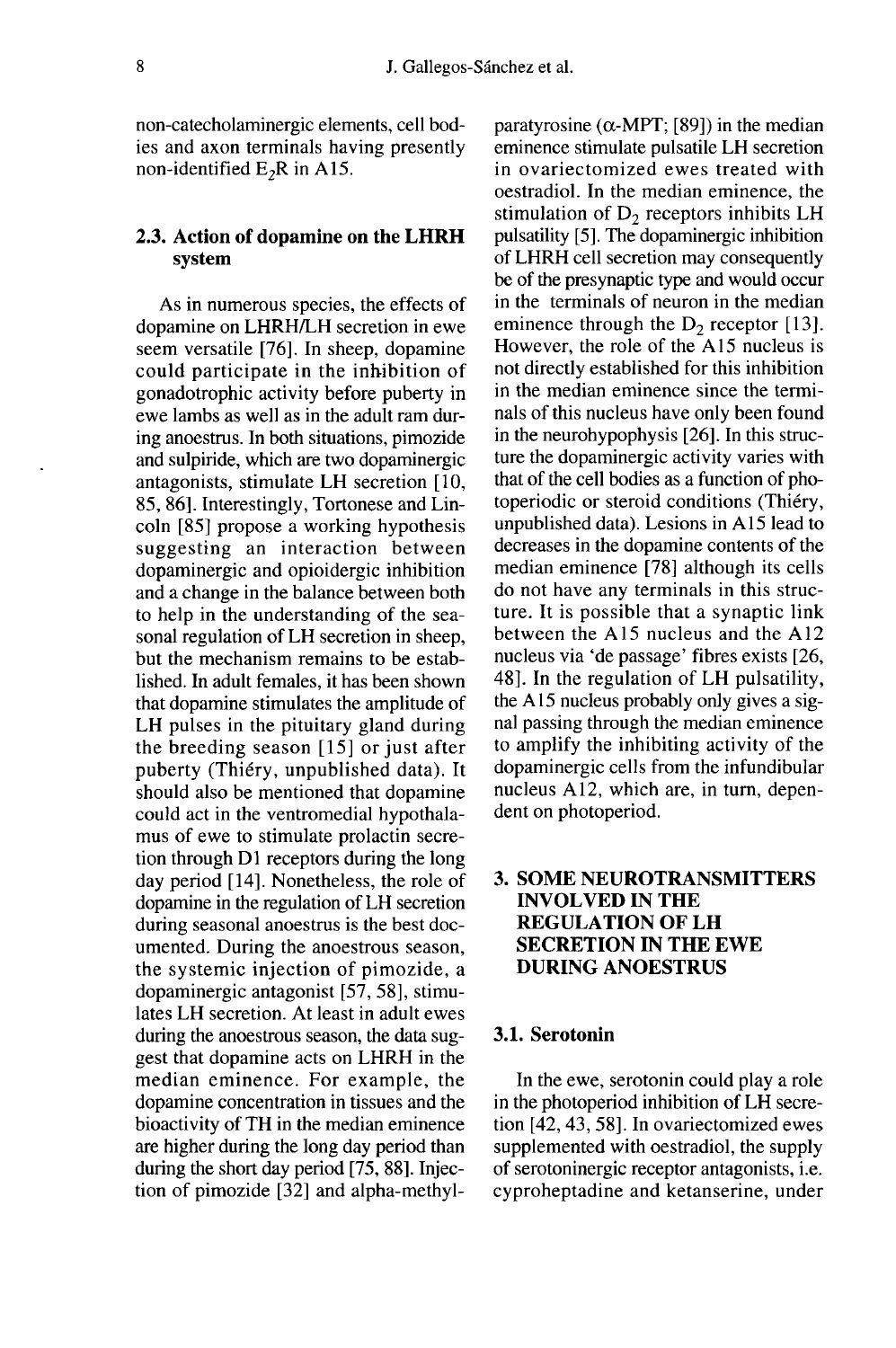various photoperiodic conditions combined with an inhibition of LH secretion leads to an increase in the number of LH pulses [42]. Moreover, similar to catecholamines, extracellular levels of serotonine, and particularly its metabolite 5- HIAA, are stimulated by oestradiol in the A 15 dopaminergic nucleus [24]. Nevertheless, the stimulating effect of cyproheptadine on LH secretion is also observed in ovariectomized ewes non-supplemented with oestradiol. This suggests that serotonine also plays a role in the mechanisms involved in the photoperiodic regulation of LH secretion that are independent from those of oestradiol [58, 92].

#### 3.2. Noradrenaline

In the ewe, noradrenaline could participate in the photoperiodic regulation of reproduction [15, 29, 57, 58, 64]. Meyer and Goodman [57, 58] obtained an increase in LH secretion by systemically injecting a noradrenergic antagonist, i.e. phenoxybenzamine, into intact ewes presenting seasonal anoestrus. Moreover, oestradiol increases the intra- and extracellular concentrations of a noradrenaline metabolite, 4-hydroxy-3-methoxyphenylethylene (MHPG) in the A 15 nucleus during the long day period [24, 25, 75]. This suggests that noradrenaline may be involved in the establishment of negative feedback by oestradiol on LH secretion in this structure during anoestrus. It has been shown that there is intense innervation of the dopaminergic neurons of the A15 nucleus by noradrenergic terminals [83]. This innervation originates from noradrenergic cells of the mesencephalic A1 nucleus [84], a structure which presents  $E_2R$  in the rat [36]. However, the functional role of noradrenaline at this level is still not confirmed since blocking the noradrenergic activity in the A15 nucleus does not prevent either the stimulation of tyrosine hydroxylase (TH)

in these cells or the resulting inhibition of LH pulsatility [25].

# 3.3. GABA

As in rodents and primates, GABA could act on LHRH activity in the ewe, could act on LHRH activity in the ewe,<br>especially on its GABA - receptor. During<br>seasonal apoestrus. GABA stimulated seasonal anoestrus, GABA stimulated the amplitude of LH pulses, involving<br>GABA<sub>-B</sub> receptors [66, 67]. In the ovariecespecially on its GABA<sub>-A</sub> receptor. During<br>seasonal anoestrus, GABA stimulated<br>the amplitude of LH pulses, involving<br>GABA<sub>-B</sub> receptors [66, 67]. In the ovariec-<br>tomized ewe, introducing a subcutaneous tomized ewe, introducing a subcutaneous oestradiol implant during the long day period leads to an increase in the GABA concentration in the mediobasal hypothalamus 24 to 48 h later ([21];  $figure 3$ ). Moreover, it should be noted that extracellular GABA concentrations in the retrochiasmatic/A15 nucleus diminish between 48 h and 9 days later while the LH secretion is totally inhibited and dopaminergic activity is increased [79]. It should also be mentioned that glutamate, a stimulatory amino acid, follows the same time changes in this structure. It remains to be determined whether the opposing variations in levels of these two types of neurotransmitters represent only concomitant phenomena or whether there is a causal relationship.

#### 4. CONCLUSION AND PERSPECTIVES

Up to now, of the various neurotransmitters which show modifications in the hypothalamus after oestradiol treatment, only dopamine seems to have a welldemonstrated involvement in the inhibition of LH pulsatile release during anoestrus in ewe. In the rat, inhibitory actions of dopamine have been shown in vitro as well as in vivo [19, 23]. Dopamine appears to be an intermediate in the negative feedback by oestradiol and testosterone on LH secretion [2, 16, 74]. It is interesting to note that dopaminergic inhi-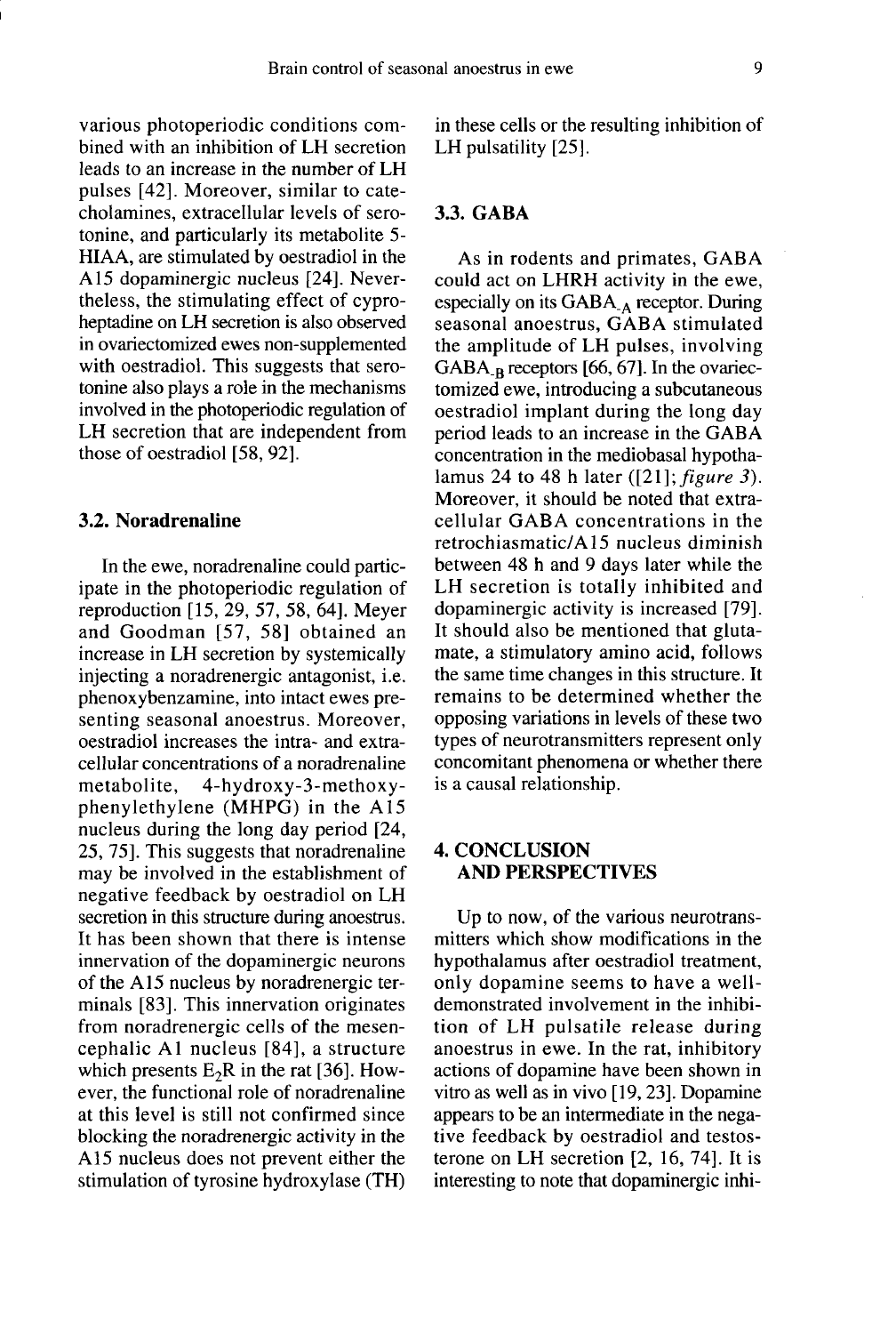

**Figure 3.** Changes in GABA contents of dialysates obtained in the preoptic area (POA), in the retrochiasmatic area (Rch), and in the ventromedial hypothalamus (VMH) of ovariectomized ewes. PI: before oestradiol infusion through the dialysis probe, PII from 0 to 4 h; PIII from 4 to 8 h and PIV from 20 to 24 h after the beginning of the oestradiol infusion. Note the increase in GABA within the Rch and VMH at PIV, when the frequency of LH pulses is beginning to decrease. Modified from Gallegos-Sánchez et al. [21].

bition of gonadotrophin secretion has been demonstrated for other groups of vertebrates (see Thiéry et al. [78] for a review). In fish, especially goldfish, dopamine acts directly on the gonadotrophs by inhibiting the effect of GnRH and also inhibits the secretion of the neuropeptide by a presynaptic inhibition through the  $D<sub>2</sub>$  receptors [62]. In rainbow trout, oestradiol receptors have been detected in the dopaminergic system inhibiting secretion of GTH2 gonadotrophin [49]. In Rana temporata, dopamine participates in gonadotrophic inhibition during hibernation [73] and, in birds, dopamine can also inhibit GnRH [68]. In these last two examples, a central effect is suggested for dopamine. The A 15 nucleus in the ewe seems to maintain two levels of action, i.e. central and pheripheral, but only the central level seems to act in seasonal regulations of gonadotrophic activity.

Current results showing a direct effect of oestradiol implants in the A 15 nucleus,

where classical steroid receptors (now named  $E_2R \alpha$ ) have not been shown, raise questions about the local mode of action. According to the lack of effect of oestradiol implants on neighbouring structures such as the VMH, a diffusion of oestradiol from the implant in A15 to the  $E_2R$  of the close A14 seems unlikely. We need to determine the neuronal and glial cellular types, present in the lateral retrochiasmatic area, on which oestradiol acts. Oestradiol receptors different from those usually described might be involved. A new receptor, called receptor  $\beta$ , has been recently identified using molecular biological methods [40]. Using an in situ hybridization probe, Shughrue et al. [70] have recently shown the presence of mRNA for this receptor in the CNS. Some localizations are similar to those of recep tor  $\alpha$ , but some hypothalamic sites are different. The steroid may act on the release of a transmitter in a terminal innervating the A15 nucleus. Such phenomena have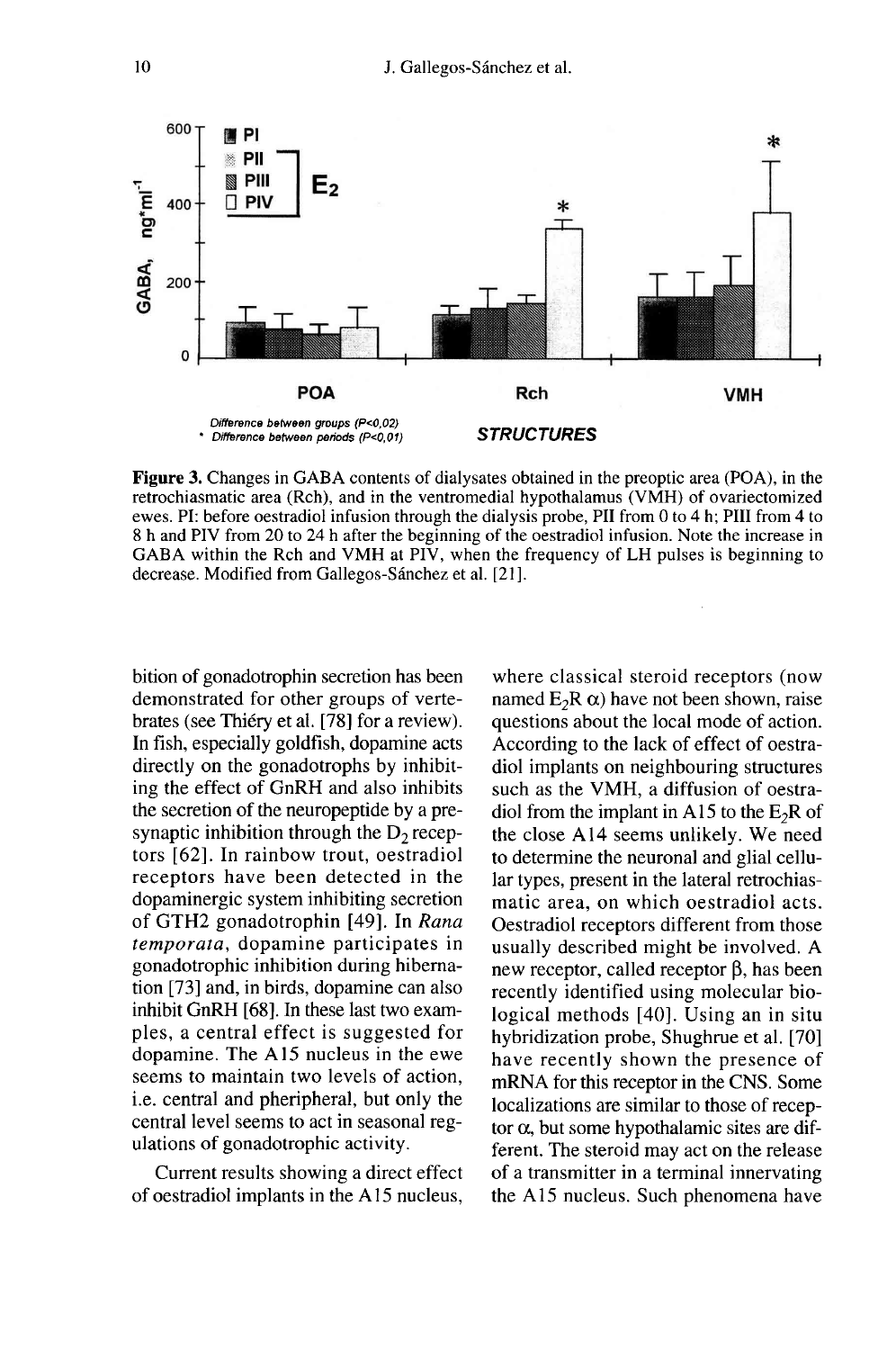already been described for other regulatory systems by Blaustein et al. [9]. Oestradiol membrane receptors, whose existence seems to be certain [60] can be located on nerve cell terminals. The direct action of oestradiol on the dopaminergic cells of A15 cannot be excluded. This phe nomenon would be similar to that of the nigro-striatal system in the rat [61]. In this study, the phosphorylation of tyrosine hydroxylase is considered as a mode of activation of the enzyme. Phosphorylation is also contemplated as a mode of activation of the cells of the anteroventral periventricular nucleus in the rat [30]. In this nucleus, phosphorylation would concern the CREB protein and would occur before the activation of the cells, especially TH cells. Lagrange et al. [41 ] have recently shown that oestradiol effects were capable of modifying the electric activity of neurons deprived of receptors, more precisely the LHRH neurones of female guinea pigs. Electrophysiological methods using records of hypothalamic activity can thus be contemplated in the sheep.

Given the absence of terminals in the A 15 nucleus of the median eminence and, particularly if the role of other neurotransmitters were to be demonstrated in the future, it could be hypothesized that the dopaminergic nucleus is not the effector or that it may not, in fact, play the inhibitory role that was proposed for it when it was initially identified. Rather, it may form part of an integrative structure participating in the regulation of LH pulsatility during anoestrus.

#### REFERENCES

- [1] Advis J.P., Kulis R.O., Dey G.S., Distribution of luteinizing hormone-releasing hormone (LHRH) content and total LHRHdegrading activity (LHRH-DA) in the hypothalamus of the ewe, Endocrinology 116 (1985)2410-2418.
- [2] Aguila-Mansilla N., Kedzierski W., Porter J.C., Testicular inhibition of tyrosine hydrox-

ylase expression in tuberoinfundibular and<br>nigrostriatal dopaminergic neurons, dopaminergic Endocrinology 129 (1991) 877-882.

- [3] Akema T., Tadakoro Y., Kawakami M., Changes in the characteristics of pulsatile LH secretion after estradiol implantation into the preoptic area and the basal hypothalamus in ovariectomized rats, Endocrinol. Japon 30 (1983) 281-287.
- [4] Batailler M., Blache D., Thibault J., Tillet Y., Immunohistochemical colocalization of tyrosine hydroxylase and estradiol receptors in the sheep arcuate nucleus, Neurosci. Lett. 146 (1992) 125-130.
- [5] Bertrand F., Picard S., Thiéry J.C., Malpaux B., Photoperiodic inhibition of LH secretion in the ewe, identification of the dopaminergic<br>receptors implicated in the median eminence. XXVe Colloque de la Société de Neuroendocrinologie Experimentale, Strasbourg, France, 27-28 September, 1996.
- [6] Blache D., Martin G.B., Neural and endocrine mechanisms underlying the syncrony of sexual behaviour and ovulation in the sheep, Oxford Rev. Reprod. Biol. 17 (1995) 205-254.
- [7] Blache D., Fabre-Nys C.J., Venier G., Ventromedial hypothalamus a a target for oestradiol action on proceptivity, receptivity and luteinizing hormone surge of the ewe, Brain Res. 546 (1991) 241-249.
- [8] Blache D., Batailler M., Fabre-Nys C., Oestrogen receptors in the preoptico-hypothalamic continuum, immunohistochemical study of the distribution and cell density during induced oestrous cycle in ovariectomized ewe, J. Neuroendocrinol. 6 (1994) 329-339.
- [9] Blaustein J.D., Lehman M.N., Turcotte J.C., Greene G., Estrogen receptors in dendrites and axon terminals in the guinea pig hypothalamus, Endocrinology 131 (1992) 281-290.
- [ 10] Brango C.W., Whisnant C.S., Goodman R., A role of catecholaminergic neurons in the suppression of pulsatile luteinizing hormone secretion in the prepubertal ewe lamb, Neuroendocrinology 52 (1990) 448-484.
- [11] Caldani M., Batailler M., Thiéry J.C., Dubois M.P., LH-RH immunoreactive structures in the sheep brain, Histochemistry 89 (1988) 129-139.
- [12] Caraty A., Evans N.P., Fabre-Nys C.J., Karsch F.J., The preovulatory gonadotrophinreleasing hormone surge, a neuroendocrine signal for ovulation, J. Reprod. Fertil. (Suppl.) 49 (1995) 245-255.
- [13] Curlewis J.D., Naylor A.M., McNeilly A.S.,<br>Evaluation of a possible role for the dopamine D1 and D2 receptor in the steroid-dependent suppression of luteinizing hormone secretion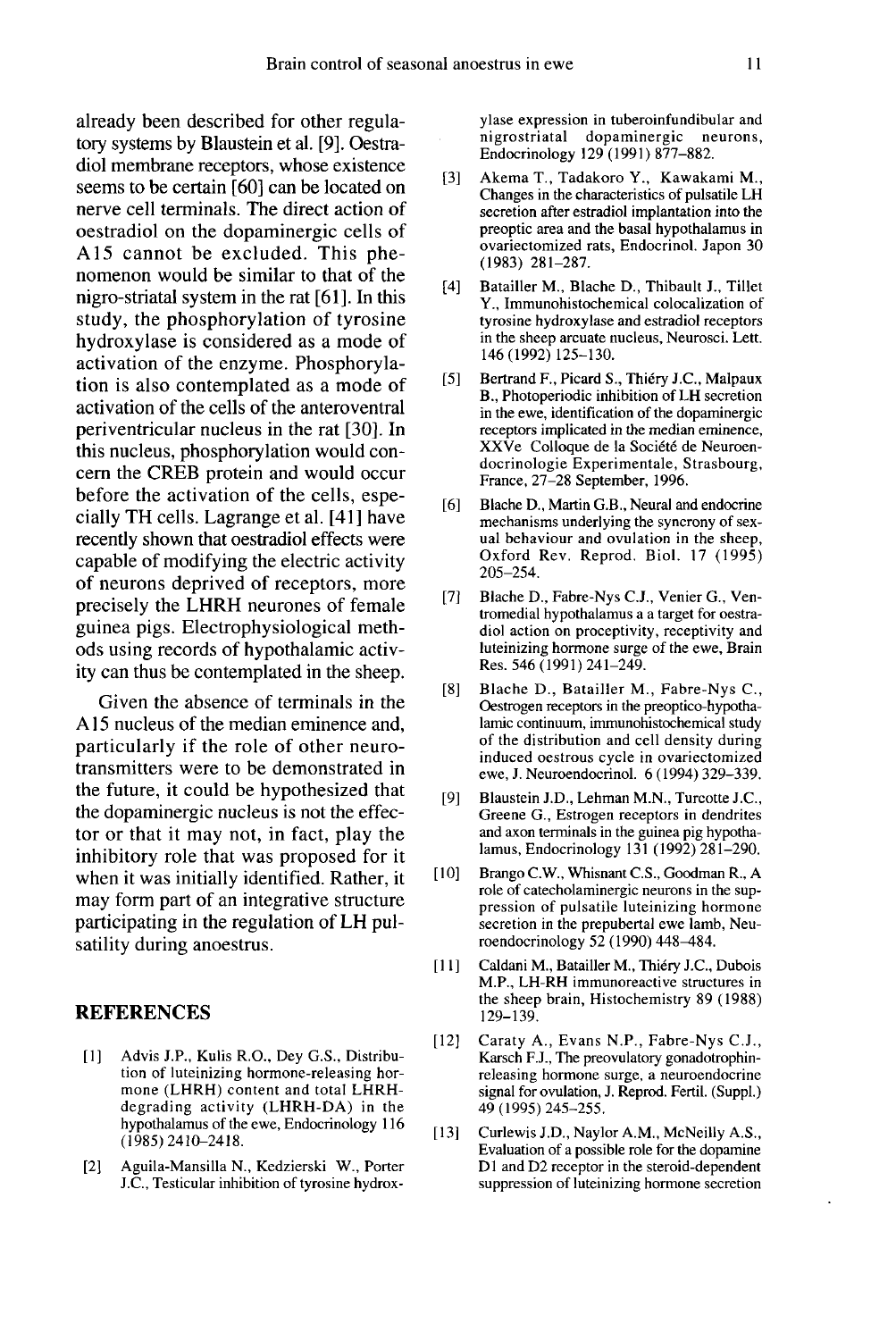in the seasonally anoestrus ewe, J. Neuroendocrinol. 3 (1991) 387-391.

- [14] Curlewis J.D., Thiéry J.C., Malpaux B., Effect of hypothalamic infusion of a dopamine D-1 receptor antagonist on prolactin secretion in the ewe, Brain Res. 697 (1995) 48-52.
- [15] Deaver D.R., Dailey R.A., Effects of dopamine, norepinephrine and serotonin on plasma concentrations of luteinizing hormone and prolactin in ovariectomized and anestrous ewes, Biol. Reprod. 27 (1982) 624-632.
- [16] Döcke F., Rohdes W., Oelssner W., Schleussner E., Gutenschwager I., Dörner G., Influence of the medial preoptic dopaminergic activity on the efficiency of the negative estrogen feedback in prepubertal and cyclic female rats, Neuroendocrinology 46 (1987) 445-452.
- [17] Domanski E., Przekop F., Skubiszewski B., The role of the anterior region of the medial basal hypothalamus in the control of ovulation and sexual behaviour in sheep, Acta Neurobiol. Exp. 32 (1972) 753-762.
- [18] Domanski E., Przekop F., Skubiszewski B., Interaction of progesterone and estrogens on the hypothalamic centre controlling estrous behavior in sheep, Acta Neurobiol. Exp. 32 (1972) 763-766.
- [19] Drouva S.V., Gallo R.V., Catecholamine involvement in episodic luteinizing hormone release in adult ovariectomized rats, Endocrinology 99 (1976) 651-658.
- [20] Dyrmundsson O.R., Studies on the breeding season of Icelandic ewes and ewe lambs, J. Agric. Sci. (Camb.) 90 (1978) 275-281.
- [21] Gallegos-Sánchez J., Picard S., Delaleu B., Malpaux B., Thiéry J.C., Initiation of oestradiol-induced inhibition of pulsatile LH secretion in ewes under long days, comparison of peripheral versus central treatment and neurochemical correlates, J. Endocrinol. 151 (1996) 19-28.
- [22] Gallegos-Sánchez J., Delaleu B., Caraty A., Malpaux B., Thiery J.C., Estradiol acts locally within the retrochiasmatic area to inhibit pulsatile LH release in the female sheep during anestrus, Biol. Reprod. 56 (1997) 1544-1549.
- [23] Gallo R.V., Drouva S.V., Effects of intraventricular infusion of catecholamines on luteinizing hormone release in ovariectomized and ovariectomized steroid-primed rats, Neuroendocrinology 30 (1979) 149-162.
- [24] Gayrard V., Malpaux B., Thiéry J.C., Oestradiol increases the extracellular levels of amine metabolites in the ewe hypothalamus during anoestrus - a microdialysis study, J. Endocrinol. 135 (1992) 421-430.
- [25] Gayrard V., Malpaux B., Tillet Y., Thiéry J.C., Estradiol increases tyrosine hydroxylase activity of the A15 nucleus dopaminergic

neurons during long days in the ewe, Biol. Reprod. 50 (1994) 1168-1177.

- [26] Gayrard V., Thiéry J.C., Thibault J., Tillet Y., Efferent projections from the retrochiasmatic area to the median eminence and to the pars nervosa of the hypophysis with special reference to the A15 dopaminergic cell group in the sheep, Cell Tissue Res. 281 (1995) 561-567.
- [27] Glass J.D., Mastran T., Nett T.M., Effects of estradiol and progesterone on the gonadotropin-releasing hormone (GnRH) immunoreactive neuronal system of the anestrous ewe, Brain Res. 381 (1986) 336-344.
- [28] Goodman R.L., Bittman E.L., Foster D.L., Karsch F.J., Alterations in the control of luteinizing hormone pulse frequency underlie the seasonal variation in estradiol nega tive feedback in the ewe, Biol. Reprod. 27 (1982) 580-589.
- [29] Goodman R.L., Robinson J.E., Kendrick K.M., Dyer R.G., Is the inhibitory action of estradiol on luteinizing hormone pulse frequency in anestrous ewes mediated by noradrenergic neurons in the preoptic area? Neuroendocrinology 61 (1995) 284-292.
- [30] Gu Q., Rojo A.A., Zee M.C., Yu J., Simerly R.B., Hormonal regulation of CREB phosphorylation in the anteroventral periventric ular nucleus, J. Neurosci. 16 (1996) 3035-3044.
- [31] Hafez E.S.E., Studies on the breeding season and of reproduction in the ewe, J. Agric. Sci. (Camb.) 42 (1952) 189-265
- [32] Havem R.L., Whisnant C.S., Goodman R.L., Hypothalamic sites of catecholamine inhibition of luteinizing hormone in the anestrous ewes, Biol. Reprod. 44 (1991) 476-482.
- [33] Havern R.L., Whisnant C.S., Goodman R.L., Dopaminergic structures in the ovine hypotha lamus mediating estradiol negative feedback in anestrous ewes, Endocrinology 134 (1994) 1905-1914.
- [34] Herbison A.E., Robinson J.E., Skinner D.C., Distribution of estrogen receptor-immunoreactive cells in the preoptic area of the ewe co-localization with glutamic acid decarboxylase but not luteinizing hormone-releasing hormone, Neuroendocrinology 57 (1993) 751-759.
- [35] Herbison A.E., Horvath T.L., Naftolin F., Leranth C., Distribution of oestrogen recep tor-immunoreactive cells in monkey hypothalamus, relationship to neurones containing luteinizing hormone-releasing hormone and tyrosine hydroxylase, Neuroendocrinology 61(1995)1-10.
- [36] Heritage A.S., Grant L.D., Stumpf W., 3Hestradiol in catecholamine neurons of rat brain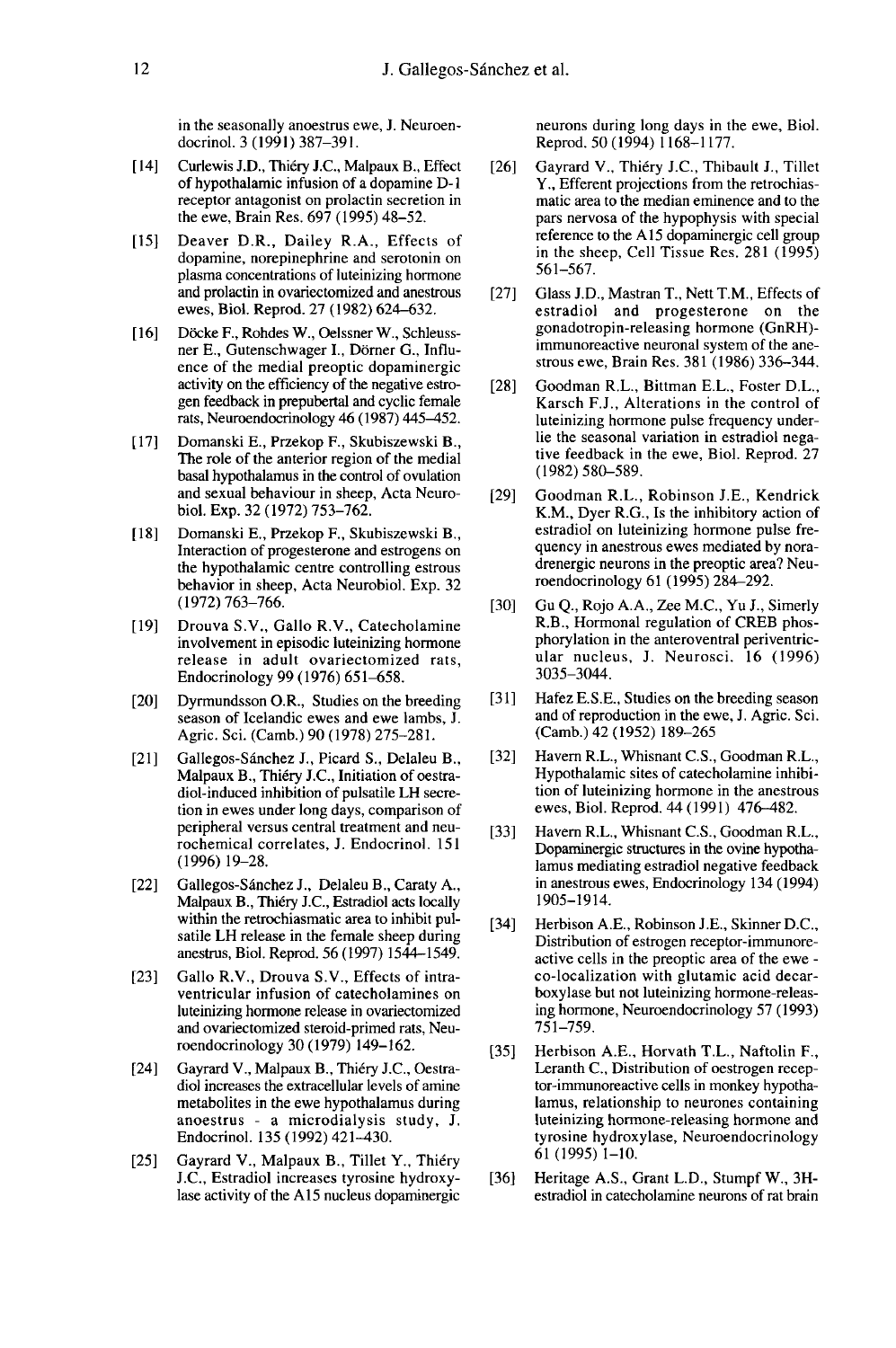stem, combined localization by autoradiographic formaldehyde-induced fluorescence, J. Comp. Neurol. 176 (1977) 607-630.

- [37] Jansen H.T., Hileman S.M., Lubbers L.S., Kuehl D.E., Jackson G.L., Lehman M.N., Indentification and distribution of neuroendocrine gonadotropin-releasing hormone neurons in the ewe, Biol. Reprod. 56 (1997) 655-662.
- [38] Karsch F.J., Goodman R.L., Legan S.J., Feedback basis of seasonal breeding, test of an hypothesis, J. Reprod. Fertil. 58 (1980) 521-535.
- [39] Karsch F.J., Bittman E.L., Robinson J.E., Yellon S.M., Wayne N.L., Olster D.H., Kay nard A.H., Melatonine and photorefractori ness, los of response to the melatonine signal leads to seasonal reproductive transitions in the ewe, Biol. Reprod. 34 (1986) 265-274.
- [40] Kuiper G.G.J.M., Enmark E., Pelto-Huikko M., Nilsson S., Gustafsson J.A., Cloning of a novel estrogen receptor expressed in rat pro tastate and ovary, Proc. Natl. Acad. Sci. 93 (1996) 5925-5930.
- [41] Lagrange A.H., Ronnekleiv O.K., Kelly M.J., Estradiol-17 beta and mu-opioid peptides rapidly hyperpolarize GnRH neurons, A cellular mechanism of negative feedback? Endocrinology 136 (1995) 2341-2344.
- [42] Le Corre S., Chemineau P., Control of photoperiodic inhibition of luteinizing hormone secretion by dopaminergic and serotonergic systems in ovariectomized Ile-de-France ewes supplemented with oestradiol, J. Reprod. Fertil. 97 (1993) 367-373.
- [43] Le Corre S., Chemineau P., Serotonergic 5HT(2)-receptors mediate the inhibitory action of serotonin on luteinizing hormone secretion in ovariectomized, estradiol-treated ewes that are refractory to short days, Biol. Reprod. 49 (1993) 140-147.
- [44] Legan S.J., Karsch F.J., Neuroendocrine regulation of the estrous cycle and seasonal breeding in the ewe, Biol. Reprod. 20 (1979) 74-85.
- [45] Lehman M.N., Karsch F.J., Do gonadotropinreleasing hormone, tyrosine hydroxylaseimmunoreactive, and beta-endorphinimmunoreactive neurons contain estrogen receptors? A double-label immunocytochemical study in the suffolk ewe, Endocrinology 133 (1993) 887-895.
- [46] Lehman M.N., Robinson J.E., Karsch F.J., Silverman A.J., Immunocytochemical localization of luteinizing hormone-releasing hormone (LHRH) pathways in the sheep brain during anoestrus and the mid-luteal phase of the estrous cycle, J. Comp. Neurol. 244 (1986)19-35.
- [47] Lehman MN, Ebling FJP, Moenter SM, Karsch FJ (1993) Distribution of estrogen receptor-immunoreactive cells in the sheep brain, Endocrinology 133, 876-886.
- [48] Lehman M.N., Durham D.M., Jansen H.T., Adrian B., Goodman R.L., Dopaminergic A14/A15 neurons are activated during estradiol negative feedback in anestrous, but not breeding season ewes, Endocrinology 137 (1996) 4443-4450.
- [49] Linard B., Anglade I., Corio M., Navas J.M., Pakdel F., Saligaut C., Kah O., Estrogen receptors are expressed in a subset of tyrosine hydroxylase-positive neurons of the anterior preoptic region in the Rainbow Trout, Neuroendocrinology 63 (1996) 156-165.
- [50] Malpaux B., Robinson J.E., Wayne N.L., Karsch F.J., Regulation of the onset of the breeding season of the ewe, importance of long days and of an endogenous reproductive rhythm, J. Endocrinol. 122 (1989) 269-278.
- [51] Malpaux B., Daveau A., Maurice F., Gayrard V., Thiéry J.C., Short days effects of melatonin on luteinizing hormone secretion in the ewe: evidence for a central site of action in the mediobasal hypothalamus, Biol. Reprod. 48 (1993)752-760
- [52] Malven P.V., Coppings R.J., Brain sites stimulatory to release of luteinizing hormone, comparative effects of localized estrogenic and electrical stimuli in conscious sheep, Brain Res. 125 (1977) 175-181.
- [53] Marshall F.H.A., On the change over in the oestrous cycle in animals after transference across the equator, with further observations on the incidence of the breeding seasons and<br>the factors controlling sexual periodicity, Proc. Roy. Soc. London (B)  $122$  (1937) 413-428.
- [54] Martin G.B., Factors affecting the secretion of luteinizing hormone in the ewe, Biol. Rev. 59 ( 1984) 1-86.
- [55] Martin G.B., Scaramuzzi R.J., Henstridge J.D., Effects of oestradiol, progesterone and androstenedione on the pulsatile secretion of luteinizing hormone in ovariectomized ewes during spring and autumn, J. Endocrinol. 96 (1983) 181-193.
- [56] McLeod B.J., Haresign W., Lamming G.E., The induction of ovulation and luteal function in seasonally anoestrous ewes treated with small-dose multiple injections of GnRH, J. Reprod. Fertil. 65 (1982) 215-221.
- [57] Meyer S.L., Goodman R.L., Neurotransmitters involved in mediating the steroid-depen dent suppression of pulsatile luteinizing hormone secretion in anoestrous ewes, effects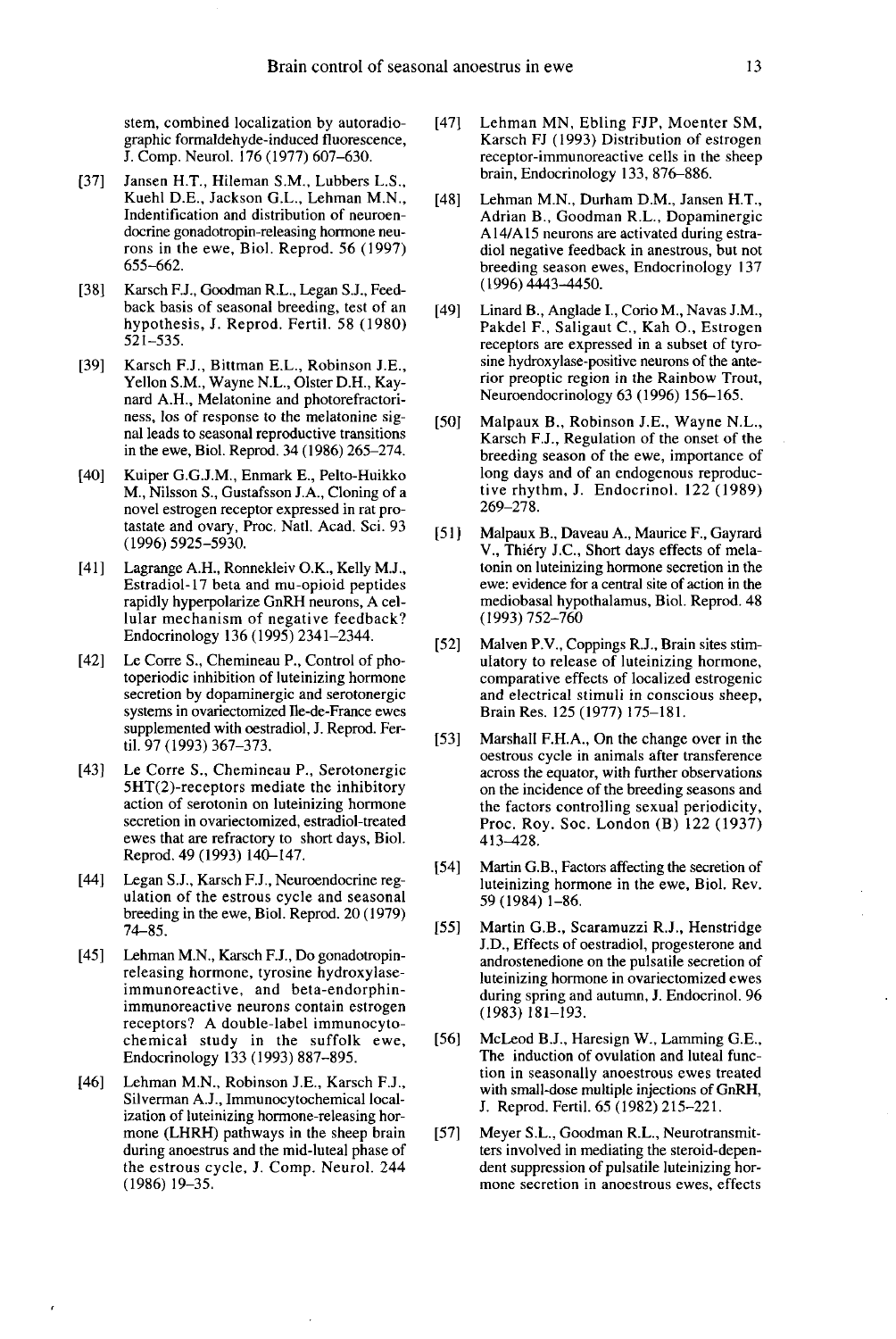of receptors antagonists, Endocrinology 116 (1985)2054-2061.

- [58] Meyer S.L., Goodman R.L., Separate neural systems mediate the steroid-dependent and steroid-independent suppression of tonic luteinizing hormone secretion in the anoestrous ewe, Biol. Reprod. 35 (1986) 562-571.
- [59] Ortavant R., Pelletier J., Ravault J.P., Thimonier J., Volland-Nail P., Photoperiod, main proximal and distal factor of the circannual cycle of reproduction in farm animals, Oxford Rev. Reprod. Biol. 7 (1985) 305-345.
- [60] Pappas C.P., Gametchu B., Watson C.S., Membrane estrogen receptors identified by and binding, FASEB J. 9 (1995) 404-401.
- [61] Pasqualini C., Olivier V., Guibert B., Frain 0., Leviel V., Acute stimulatory effect of estradiol on striatal dopamine synthesis, J. Neurochem. 65 (1995) 1651-1657.
- [62] Peter R.E., Trudeau V.L., Sloley B.D., Peng C., Nahorniak C.S., Actions of catecholamines, peptides and sex steroids in reg ulation of gonadotropin-II in the Goldfish, in: Scott A.P., Sumpe J.P., Kime D.E., Rolfe M.S. (Eds.), Proceedings of the Fourth International Symposium on the Reproductive Physiology of Fish., Fishsymp, Sheffield, 1991, pp. 30-34.
- [63] Przekop F., Effect of anterior deafferentation of the hypothalamus on the release of luteinizing (LH) and reproduction in sheep, Acta Physiol, Pol. 29 (1978) 293-407.
- [64] Przekop F., Skubiszewski B., Wolinska E., Domanski E., The role of catecholamines in stimulating the release of pituitary ovulating hormone(s) in sheep, Acta Physiol. Pol. 26 (1975)433-437.
- [65] Robinson J.E., Karsch F.J., Refractoriness to inductive day lengths terminates the breeding season of the Suffolk ewe, Biol. Reprod. 31 (1984) 656-663.
- [66] Scott C.J., Clarke I.J., Evidence that changes in the function of the subtypes of the receptors for gamma-amino butyric acid may be involved in the seasonal changes in the negative-feedback effects of estrogen on gonadotropin-releasing hormone secretion and plasma luteinizing hormone levels in the ewe, Endocrinology 133 (1993) 2904-2912.
- [67] Scott C.J., Clarke I.J., Inhibition of luteinizing hormone secretion in ovariectomized ewes during breeding season by G-Aminobutiric acid (GABA) is mediated by GABA-A receptors, but not GABA-B receptors, Endocrinology 132 (1993) 1789-1796.
- [68] Sharp P.J., Talbot R.T., MacNamee M.C., Evidence for the involvement of dopamine and 5-hydroxytryptamine in the regulation

of the preovulatory release of luteinizing hormone in the domestic hen, Gen. Comp. Endocrinol. 76 (1989) 205-213.

- [69] Shivers B.D., Harlan R.E., Morell J.I., Pfaff D.W., Absence of oestradiol concentration in cell nuclei of LHRH-immunoreactive neurones, Nature 304 (1983) 345-347.
- [70] Shughrue P.J., Komm B., Merchenthaler I., The distribution of estrogen receptor-b mRNA in the rat hypothalamus, Steroids 61  $(1996)$  678-681.
- [71] Signoret J.P., Action d'implants de benzoate d'oestradiol dans 1'hypothalamus sur le comportement d'œstrus de la brebis ovariectomisée, Ann. Biol. Anim. Biochim. Biophys. 10 (1970) 549-566.
- [72] Skinner D.C., Herbison A.E., Effects of photoperiod on estrogen receptor, tyrosine hydroxylase, neuropeptide Y, and B-endorphin immunoreactivity in the ewe hypothalamus, Endocrinology 138 (1997) 2585-2595.
- [73] Sotowska-Brochocka J., Martynska L., Licht release in hibernating frogs, Rana temporata, Gen. Comp. Endocrinol. 93 (1994) 192-1969.
- [74] Tadakoro Y., Akema T., Kimura F., Dopaminergic involvement in the estrogeninduced suppression of frequency of pulsatile luteinizing hormone secretion in the ovariectomized rat, Brain Res. 380 (1986) 69-75.
- [75] Thiéry J.C., Monoamine content of the stalkmedian eminence and hypothalamus in adult female sheep as affected by daylength, J. Neuroendocrinol. 3 (1991) 407-411.
- [76] Thiéry J.C., Martin G.B., Neurophysiological control of the secretion of gonadotrophinreleasing hormone and luteinizing hormone in the sheep  $-$  A review, Reprod. Fertil. Develop. 3 (1991) 137-173.
- [77] Thiéry J.C., Martin G.B., Tillet Y., Caldani M., Quentin M., Jamain C., Ravault J.P., Role of hypothalamic catecholamines in the regulation of LH and prolactin secretion in the ewe during seasonal anoestrus, Neuroendrocrinology 49 (1989) 80-87.
- [78] Thiéry J.C., Gayrard V., Le Corre S., Viguié C., Martin G.B., Chemineau P., Malpaux B., Dopaminergic control of LH secretion by the A15 nucleus in anoestrous ewes, J. Reprod. Fertil. (Suppl) 49 (1995) 199-220.
- [79] Thiéry J.C., Gallegos-Sánchez J., Picard S., Malpaux B., Inhibition de la pulsatilité de LH en jours longs chez la brebis: effets précoces et tardifs de I'oestradiol sur les neurotransmetteurs prélevés par microdialyse dans l'hypothalamus, 3e Colloque de la société des neurosciences, Bordeaux, 25-28 May 1997 (abst. D41).